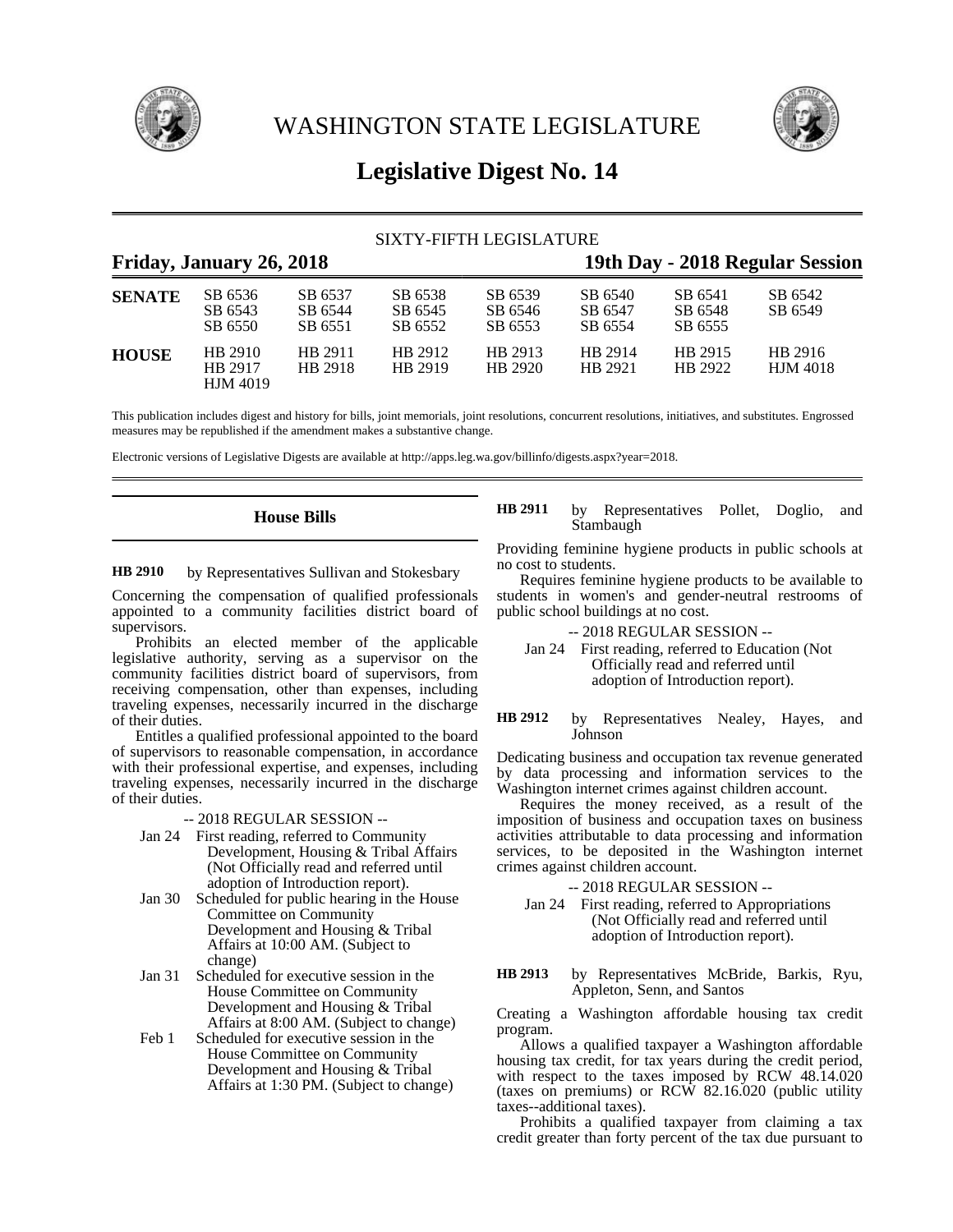RCW 48.14.020 or 82.16.020, before application of any tax credits.

Authorizes the housing finance commission to allocate a credit to the owner of a qualified development by issuing an allocation certificate to the owner.

-- 2018 REGULAR SESSION --

- Jan 24 First reading, referred to Community Development, Housing & Tribal Affairs (Not Officially read and referred until adoption of Introduction report).
- Jan 30 Scheduled for public hearing in the House Committee on Community Development and Housing & Tribal Affairs at 10:00 AM. (Subject to change)
- Jan 31 Scheduled for executive session in the House Committee on Community Development and Housing & Tribal Affairs at 8:00 AM. (Subject to change)
- Feb 1 Scheduled for executive session in the House Committee on Community Development and Housing & Tribal Affairs at 1:30 PM. (Subject to change)
- by Representatives Smith, Fitzgibbon, Doglio, and Senn **HB 2914**

Concerning Washington's economic development potential as a world leader in the responsible management of postconsumer materials.

Requires the department of commerce to arrange for the completion of an economic analysis of recyclable material and solid waste processing, export, and disposal activities in the state.

Requires the department of ecology to: (1) With input from material recovery facility operators and other stakeholders, develop guidelines designed to help counties and cities reduce collected recyclable material contamination rates and promote statewide best practices in the types and materials of recyclable material collection; and

(2) Include, in prioritizing the evaluation of the solid waste stream, present economic opportunities for material recovery, recycling, and reuse.

### -- 2018 REGULAR SESSION --

- Jan 24 First reading, referred to Environment (Not Officially read and referred until adoption of Introduction report).
- Jan 29 Scheduled for public hearing in the House Committee on Environment at 1:30 PM. (Subject to change)
- Feb 1 Scheduled for executive session in the House Committee on Environment at 8:00 AM. (Subject to change)

#### by Representatives Pike and Shea **HB 2915**

Excluding veterans' disability related compensation or benefits from consideration in determining child support obligations.

Prohibits a court from: (1) Including certain disabilityrelated benefits or compensation paid by the veterans' administration in gross income for purposes of calculating the child support obligation or deviation from the standard calculation; or

(2) Requiring disclosure of the benefits or compensation to the court.

-- 2018 REGULAR SESSION --

Jan 24 First reading, referred to Judiciary (Not Officially read and referred until adoption of Introduction report).

by Representatives Dye, Blake, Dent, Chapman, Pettigrew, and Johnson **HB 2916**

Limiting the application of certain civil penalties to protect landowners from incurring penalties based on the actions of the landowner's lessee.

Prohibits the department of ecology from levying a civil penalty against a landowner if the actions of the landowner's lessee are the basis for the violation; in that case, the department may levy the civil penalty against the lessee.

-- 2018 REGULAR SESSION --

Jan 24 First reading, referred to Agriculture & Natural Resources (Not Officially read and referred until adoption of Introduction report).

by Representatives Orcutt, Johnson, Walsh, Appleton, Hargrove, and Steele **HB 2917**

Allowing leased land in a mobile home park or manufactured housing community to qualify for the senior, veteran, and persons with disabilities property tax exemption.

States that a mobile home park or manufactured housing community is eligible for a partial property tax exemption if the landlord leases or rents a mobile home lot to a tenant who qualifies for an exemption from all or a portion of excess and regular real property taxes.

Requires the landlord, in any year in which he or she receives a partial property tax exemption, to reduce the lease or rental amount for the tenant by an amount equal to the exemption attributed to the lot.

Requires the county assessor, when a tenant claims an exemption, to calculate the amount of exemption for the mobile home park or manufactured housing community and notify the landlord.

Expires January 1, 2029.

-- 2018 REGULAR SESSION --

Jan 24 First reading, referred to Finance (Not Officially read and referred until adoption of Introduction report).

by Representatives Orcutt, Johnson, Appleton, and Steele **HB 2918**

Providing rental assistance to mobile home park tenants.

Creates a mobile home/manufactured housing rental assistance program to assist low-income tenants of mobile homes or manufactured housing to maintain an affordable level of rental payments for a mobile home lot.

Authorizes a tenant to apply to the department of commerce to receive monetary rental assistance.

Authorizes the department to give an eligible tenant monetary rental assistance, on a monthly basis and as funding allows, to assist in the payment of rent.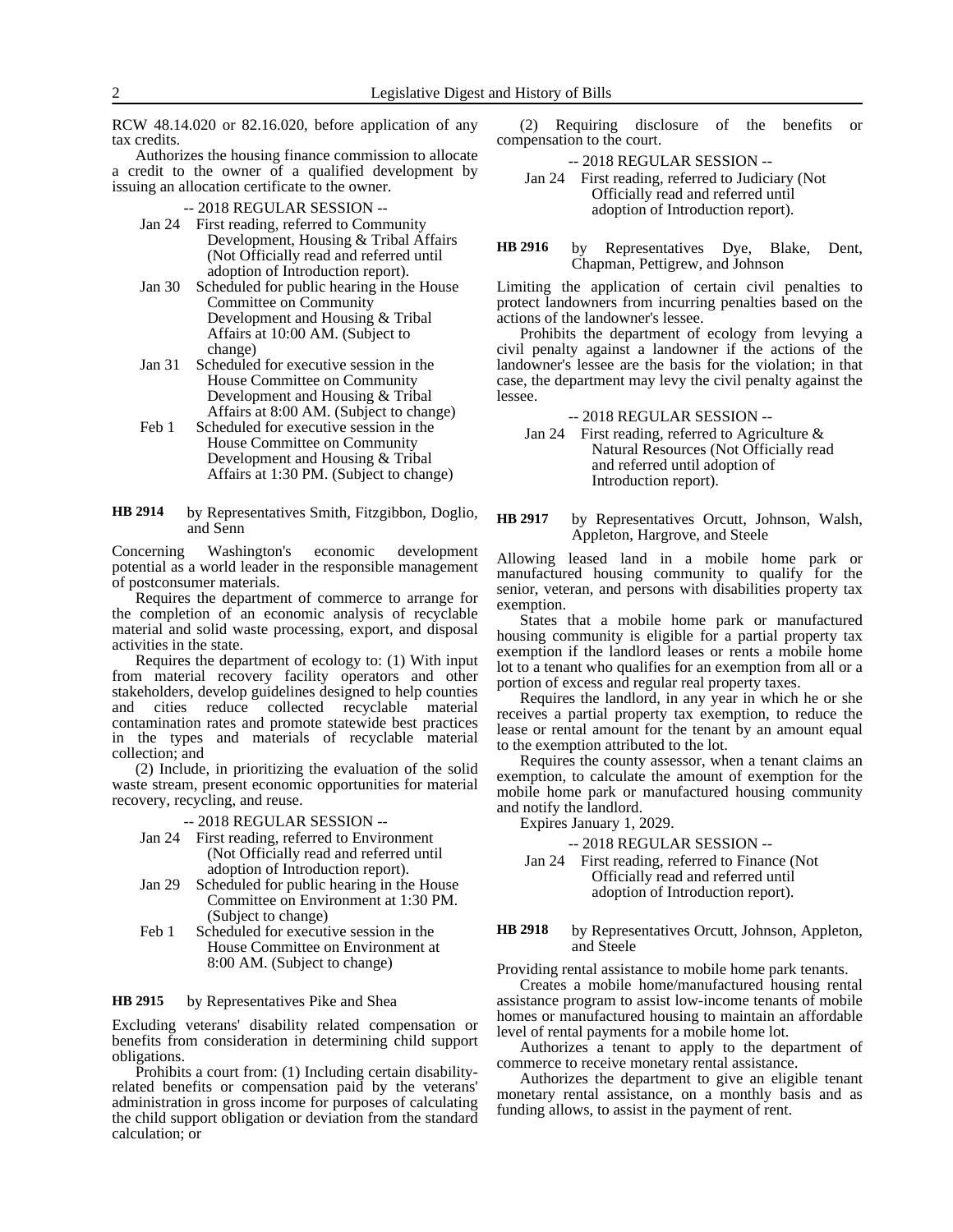Changes the name of "the office of mobile/ manufactured home relocation assistance" to "the office of mobile/manufactured home relocation and rental assistance," and requires the office to administer the rental assistance program, including verifying the initial and continued eligibility of tenants for monetary rental assistance.

-- 2018 REGULAR SESSION --

- Jan 24 First reading, referred to Community Development, Housing & Tribal Affairs (Not Officially read and referred until adoption of Introduction report).
- Jan 30 Scheduled for public hearing in the House Committee on Community Development and Housing & Tribal Affairs at 10:00 AM. (Subject to change)
- Jan 31 Scheduled for executive session in the House Committee on Community Development and Housing & Tribal Affairs at 8:00 AM. (Subject to change)
- Feb 1 Scheduled for executive session in the House Committee on Community Development and Housing & Tribal Affairs at 1:30 PM. (Subject to change)

#### by Representative Orcutt **HB 2919**

Concerning family cemeteries.

Establishes a family cemetery permit, issued by the funeral and cemetery board, which authorizes the burial and permanent disposition, on private property, of the human remains of not more than a total of ten related individuals.

- -- 2018 REGULAR SESSION --
- Jan 24 First reading, referred to Business & Financial Services (Not Officially read and referred until adoption of Introduction report).
- Jan 30 Scheduled for public hearing in the House Committee on Business & Financial Services at 8:00 AM. (Subject to change)
- Jan 31 Scheduled for executive session in the House Committee on Business & Financial Services at 1:30 PM. (Subject to change)
- by Representatives Muri, Orwall, Peterson, Smith, Van Werven, and Kraft **HB 2920**

Concerning child sex trafficking.

Places responsibility on a web site operator, that has a significant business purpose for marketing individuals for commercial sex purposes, for the content of advertisements featuring minors on its web site.

- -- 2018 REGULAR SESSION --
- Jan 24 First reading, referred to Judiciary (Not Officially read and referred until adoption of Introduction report).

### by Representatives Kloba, Kirby, McBride, and Appleton **HB 2921**

Concerning ticket sales over the internet.

Prohibits a person, firm, or corporation from: (1) Reselling or engaging in the business of reselling tickets to a place of entertainment without first having procured a license from the department of licensing for each location at which business will be conducted; or

(2) Operating an internet web site or other electronic service that provides a mechanism for two or more parties to participate in a resale transaction or that facilitates resale transactions by certain means without first having procured a license from the department of licensing for each location at which business will be conducted.

-- 2018 REGULAR SESSION --

- Jan 24 First reading, referred to Business & Financial Services (Not Officially read and referred until adoption of Introduction report).
- Jan 30 Scheduled for public hearing in the House Committee on Business & Financial Services at 8:00 AM. (Subject to change)
- Jan 31 Scheduled for executive session in the House Committee on Business & Financial Services at 1:30 PM. (Subject to change)

by Representative Kirby **HB 2922**

Concerning appraisal management companies and appraisal fees.

Modifies provisions relating to appraisal management companies and appraisal fees.

-- 2018 REGULAR SESSION --

- Jan 24 First reading, referred to Business & Financial Services (Not Officially read and referred until adoption of Introduction report).
- Jan 30 Scheduled for public hearing in the House Committee on Business & Financial Services at 8:00 AM. (Subject to change)
- Jan 31 Scheduled for executive session in the House Committee on Business & Financial Services at 1:30 PM. (Subject to change)

### **House Joint Memorials**

by Representatives Muri, Kraft, and Young **HJM 4018**

Requesting that the Brown Farm Road Northeast bridge at exit 114 over I-5 be named the "Afghanistan and Iraq Veterans Bridge."

Requests that the Brown Farm Road Northeast Bridge at exit 114 over I-5 be named the Afghanistan and Iraq Veterans Bridge.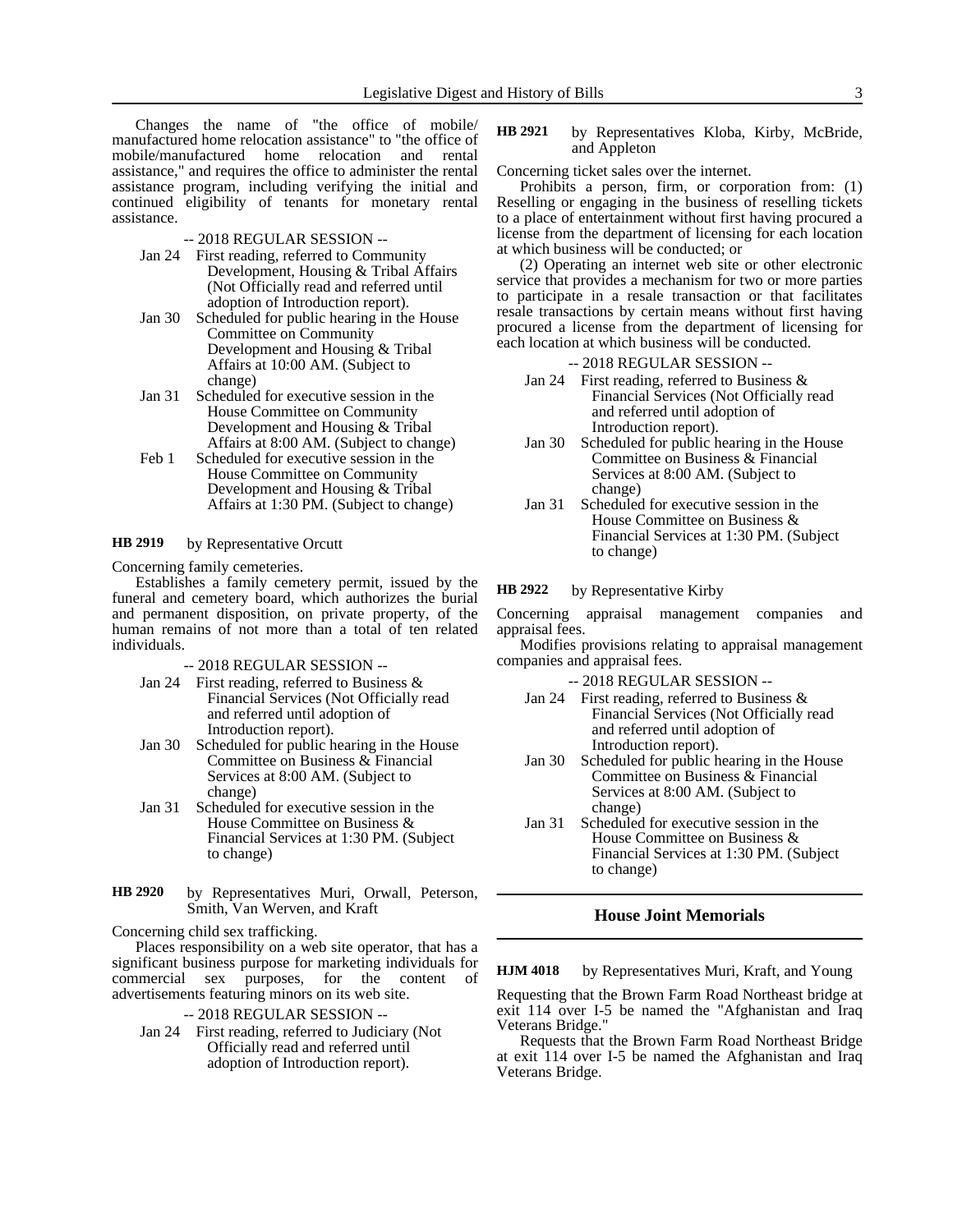-- 2018 REGULAR SESSION --

Jan 25 First reading, referred to Transportation (Not Officially read and referred until adoption of Introduction report).

by Representatives Muri, Kraft, and Young **HJM 4019**

Requesting that the South Tacoma Way bridge at exit 127 over I-5 be named the "World War I Veterans Memorial Bridge."

Requests that the South Tacoma Way Bridge at exit 127 over I-5 be named the World War I Veterans Memorial Bridge.

-- 2018 REGULAR SESSION --

Jan 25 First reading, referred to Transportation (Not Officially read and referred until adoption of Introduction report).

### **Senate Bills**

#### by Senators Fain, Braun, Sheldon, Wagoner, and Wilson **SB 6536**

Extending a sales and use tax exemption for disabled veterans and members of the armed forces for certain equipment and services that assist physically challenged persons to safely operate a motor vehicle.

Delays, until July 1, 2028, the expiration date of the sales and use tax exemption for mobility adaptive equipment required to customize vehicles for their safe operation by disabled veterans and members of the armed forces.

### -- 2018 REGULAR SESSION --

Jan 23 First reading, referred to Ways & Means.

by Senators Braun, Short, and Wilson **SB 6537**

Eliminating the reduction in state basic education funding that occurs in counties with federal forestlands.

Stops the reduction of state basic education funding to school districts in counties with federal forest lands.

### -- 2018 REGULAR SESSION --

Jan 23 First reading, referred to Early Learning & K-12 Education.

by Senators Braun, Fain, Hobbs, Sheldon, and Wilson **SB 6538**

Concerning the designation and support of projects of statewide significance.

Modifies provisions regarding projects of statewide significance.

Provides a business and occupation tax credit and a public utility tax credit for investments in a qualifying project.

-- 2018 REGULAR SESSION --

Jan 23 First reading, referred to Economic Development & International Trade.

by Senators Braun, Rivers, and Wilson **SB 6539**

Ensuring compliance with the state's fiduciary duty in managing state trust lands.

Requires the department of natural resources to: (1) Endeavor to generate an average of two hundred thirty million dollars from state lands and state forestlands each year;

(2) Evaluate its lands portfolio and revenue streams, management practices, and transaction processes, and develop options and recommendations to promote achievement of this goal;

(3) Seek to account for the volatility of forest product markets and consider ways to mitigate the impact of market downturns on its revenues; and

(4) Annually adjust the two hundred thirty million dollar goal for inflation, however, it may not count trust land transfer funds towards the goal.

Requires the joint legislative audit and review committee to develop methods or tools to estimate the current asset value of state lands and forestlands.

-- 2018 REGULAR SESSION --

- Jan 23 First reading, referred to Agriculture, Water, Natural Resources & Parks.
- Jan 29 Scheduled for public hearing in the Senate Committee on Agriculture, Water, and Natural Resources & Parks at 1:30 PM. (Subject to change)

by Senators Braun, Angel, Becker, and Rivers **SB 6540**

Directing the health care authority to submit a waiver to pursue reforms to the state medicaid program.

Requires the state health care authority to submit a demonstration waiver request under section 1115 of the social security act to the federal centers for medicare and medicaid services.

Requires the waiver request to be designed to achieve the broadest federal financial participation and, to the extent permitted under federal law, shall authorize: (1) Eliminating the three-month retroactive coverage benefit for applicants, other than pregnant women and children under one year old, for medical benefits under the social security act;

(2) Establishing a work requirement for able-bodied adults ages nineteen through sixty-four without dependents; and

(3) The development of an alternative payment methodology for federally qualified health centers that enables capitated or global payment of enhanced payments.

-- 2018 REGULAR SESSION --

Jan 23 First reading, referred to Health & Long Term Care.

#### by Senators Braun and Wilson **SB 6541**

Changing rule-making requirements to require a yearly expiration.

Requires a rule adopted or amended before November 1st of any year to expire on June 1st of the year following adoption unless the legislature acts to postpone the expiration, unless the agency adopting the rule has successfully completed an excellence assessment by an independent examiner.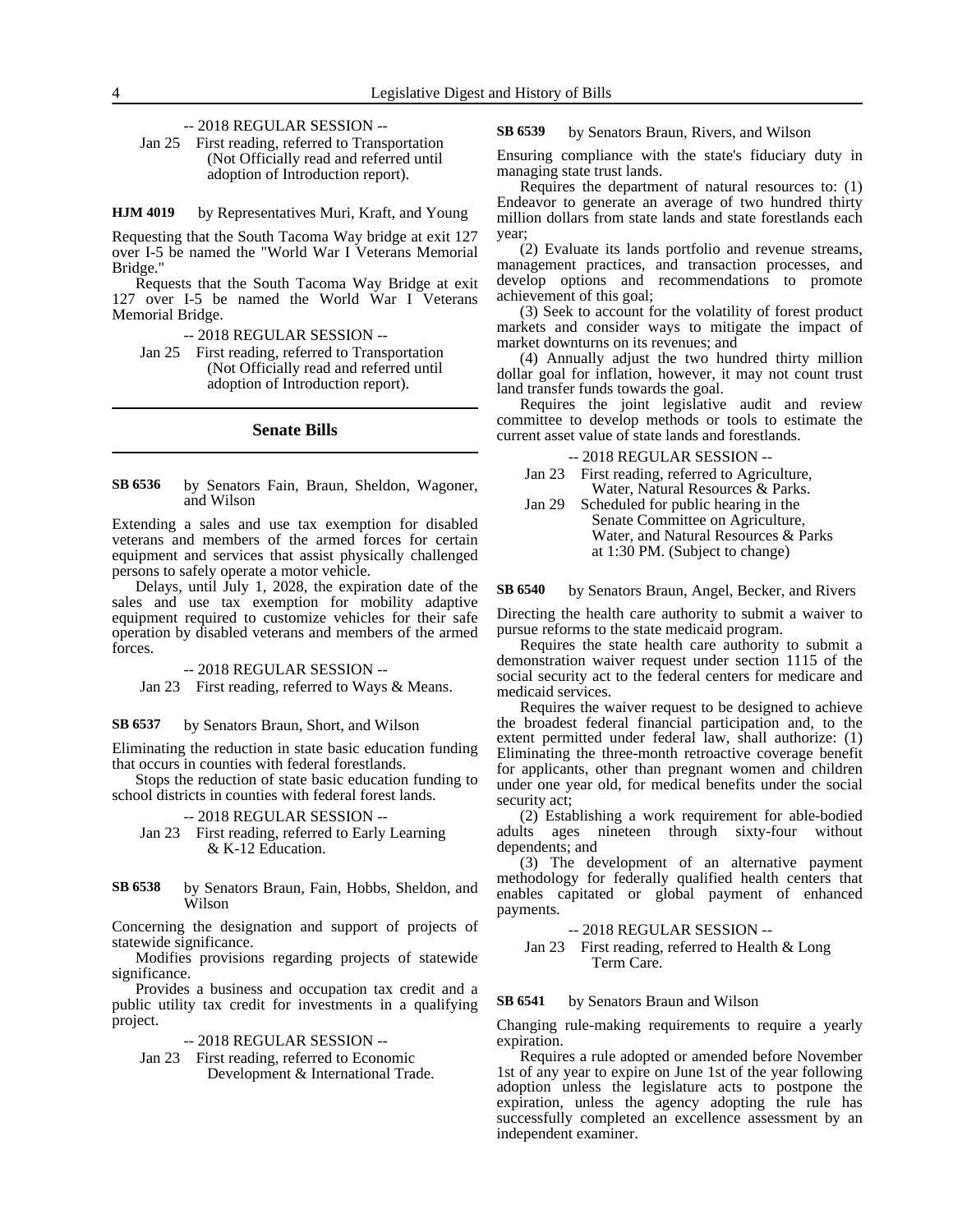Prohibits a rule that is expired from being readopted by an agency unless expressly authorized by statute.

- -- 2018 REGULAR SESSION -- Jan 23 First reading, referred to State Government, Tribal Relations & Elections.
- by Senators Baumgartner, Hobbs, Mullet, Fain, Short, and Wilson **SB 6542**

Lowering the ceiling of the business and occupation manufacturing tax rate to 0.2904 percent.

Lowers the business and occupation tax rate ceiling to 0.2904 for manufacturers in the state to increase the sustainability of manufacturing.

-- 2018 REGULAR SESSION --

Jan 23 First reading, referred to Ways & Means.

by Senators Braun, Fain, O'Ban, Schoesler, Short, and Wilson **SB 6543**

Reducing community and technical college tuition.

Requires, in the 2018-2019 academic year, tuition operating fees for resident undergraduates at community and technical colleges, excluding applied baccalaureate degrees, to be ten percent less than the 2017-2018 academic year tuition operating fees.

Requires the legislature to appropriate to the state board for community and technical colleges, beginning with the 2018 supplemental omnibus appropriations act, an amount that is at least equal to the total state funds appropriated in the 2017-2019 omnibus appropriations act and the net revenue loss from resident undergraduate tuition operating fees based on budgeted full-time equivalent enrollment received for the 2017-2019 fiscal biennium.

-- 2018 REGULAR SESSION --

- Jan 23 First reading, referred to Higher
- Education & Workforce Development. Feb 1 Scheduled for public hearing in the Senate Committee on Higher Education & Workforce Development at 8:00 AM.

(Subject to change)

by Senators Chase, Brown, Hasegawa, Wagoner, Wellman, Takko, and Conway **SB 6544**

Establishing the future of work task force.

Creates the future of work task force to: (1) Inventory and periodically assess trends and factors that are current or potential drivers of transformation of industries and work in the state;

(2) Identify policies and practices that will help businesses, workers, and communities thrive economically, while responding to rapid changes in technology, workplace practices, environmental and security issues, and global interdependence;

(3) Recommend mechanisms and structures for sustainable industry sector partnerships through which employers and workers can collaborate to support their sector's growth; and

(4) Create a policy framework that supports a talent development pipeline and lifelong learning structure.

Makes an appropriation from the general fund to the workforce training and education coordinating board for the purposes of this act.

| $-2018$ REGULAR SESSION $-$ |
|-----------------------------|
|                             |

| Jan $24$                   | First reading, referred to Economic    |  |  |  |  |  |
|----------------------------|----------------------------------------|--|--|--|--|--|
|                            | Development & International Trade.     |  |  |  |  |  |
| $\mathop{\mathrm{Ian}} 25$ | Public hearing and executive action ta |  |  |  |  |  |

ic nearing and executive action taken in the Senate Committee on Economic Development & International Trade at 8:00 AM.

by Senators Chase and Short **SB 6545**

Concerning community economic revitalization board administered broadband infrastructure.

Revises section 1021, chapter 2, Laws of 2018, which was adopted in the capital budget, and relates to broadband infrastructure administered by the community economic revitalization board.

-- 2018 REGULAR SESSION --

Jan 24 First reading, referred to Energy, Environment & Technology.

by Senators Hasegawa and Warnick **SB 6546**

Concerning design-build and job order contracting for alternative public works.

Modifies alternative public works provisions regarding design-build and job order contracting.

-- 2018 REGULAR SESSION --

Jan 24 First reading, referred to State Government, Tribal Relations & Elections.

#### by Senators O'Ban and Angel **SB 6547**

Establishing an equitable debt service repayment plan for the Tacoma Narrows bridge.

Addresses the Tacoma Narrows bridge repayment plan.

Declares an intent, in order to offset the toll rate increases that would otherwise be necessary to meet increases in future debt service payments, to set forth state contributions in the transportation budget for each fiscal biennium through the life of the debt service plan of up to one hundred twenty-five million dollars.

Expires June 30, 2032.

-- 2018 REGULAR SESSION --

Jan 24 First reading, referred to Transportation.

#### by Senators Palumbo and Van De Wege **SB 6548**

Establishing the joint legislative task force on fire service administration.

Finds that the administration of emergency response and fire suppression services in the state is fragmented at the statewide level with responsibilities being fulfilled by the state patrol, the state military department, and the department of natural resources among others.

Creates the joint legislative task force on fire service administration to examine the current administrative structure and division of responsibilities and recommend improvements which are intended to streamline,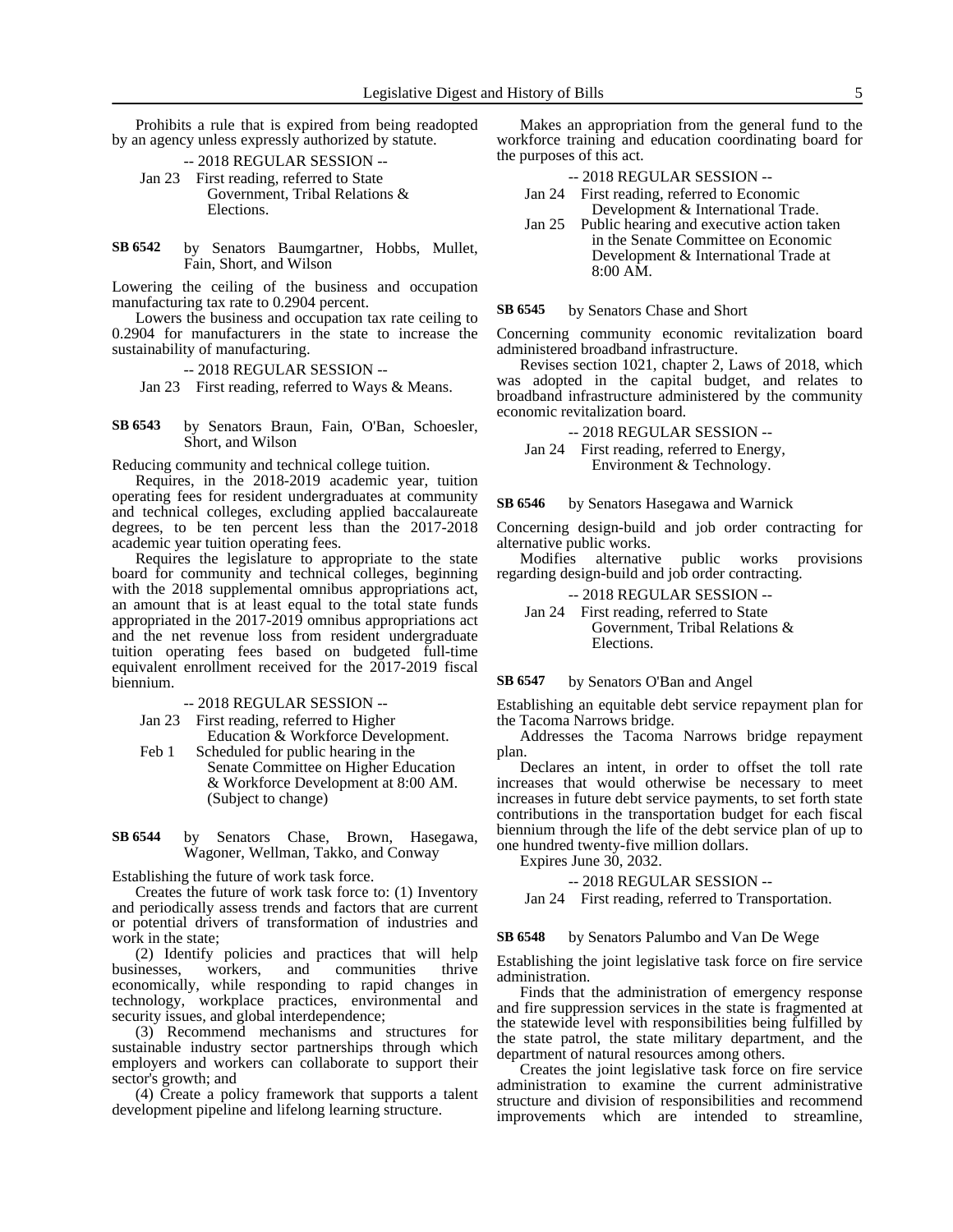consolidate, and increase the efficiency of fire suppression and emergency response services.

Expires December 31, 2018.

-- 2018 REGULAR SESSION -- Jan 24 First reading, referred to State Government, Tribal Relations & Elections.

by Senators Rolfes, Cleveland, Conway, Saldaña, and Sheldon **SB 6549**

Expanding the access to baby and child dentistry program to serve children with disabilities.

Requires the state health care authority to: (1) Expand the access to baby and child dentistry program to include children with disabilities as eligible clients; and

(2) Pay enhanced fees for program services to dentists certified to provide the services to those children.

Requires children with disabilities, once enrolled in the program, to: (1) Be covered until their thirteenth birthday; and

(2) Receive all services and benefits received by program clients.

Requires a dentist to: (1) Be licensed to practice dentistry; and

(2) Complete a course on treating children with disabilities as defined by the state health care authority in rule.

-- 2018 REGULAR SESSION --

- Jan 24 First reading, referred to Health & Long Term Care.
- Jan 30 Scheduled for public hearing in the Senate Committee on Health & Long Term Care at 10:00 AM. (Subject to change)

#### by Senators Darneille and Saldaña **SB 6550**

Concerning diversion of juvenile offenses.

Revises juvenile justice act of 1977 provisions regarding: (1) Diversion agreement limits and positive youth development; and

(2) Community-based and restorative justice programs to divert youth from formal processing in juvenile court.

-- 2018 REGULAR SESSION --

- Jan 24 First reading, referred to Human Services & Corrections.
- Jan 30 Scheduled for public hearing in the Senate Committee on Human Services & Corrections at 1:30 PM. (Subject to change)

by Senators Hobbs, Rolfes, O'Ban, Brown, and Wilson **SB 6551**

Modifying vehicular assault provisions.

Establishes the Leprechaun Cain act.

Declares a person guilty of vehicular assault if he or she operates or drives a vehicle with disregard for the safety of others and causes substantial bodily harm to a vulnerable user of a public way.

-- 2018 REGULAR SESSION --

Jan 24 First reading, referred to Law & Justice.

by Senators Warnick, Short, Walsh, and Sheldon **SB 6552**

Increasing marijuana revenue distributed to counties, cities, and towns.

Requires the legislature to appropriate fifty percent of marijuana excise taxes, deposited into the general fund the prior fiscal year, to the treasurer for distribution to counties, cities, and towns, if: For the fiscal year beginning July 1, 2019, and each subsequent fiscal year, marijuana excise tax collections deposited into the general fund in the prior fiscal year exceed twenty-five million dollars.

### -- 2018 REGULAR SESSION --

Jan 24 First reading, referred to Ways & Means.

by Senators Rivers and Palumbo **SB 6553**

Concerning early literacy.

Modifies education-related provisions relating to: (1) State menus of best practices and strategies;

(2) Recording growth in the learning assistance program;

(3) Literacy screening and diagnostic literacy assessments;

(4) Significant literacy challenges and implementation of an intensive literacy improvement strategy; and

(5) Submission of school level literacy improvement plans to the superintendent of public instruction.

-- 2018 REGULAR SESSION --

Jan 24 First reading, referred to Early Learning & K-12 Education.

#### by Senator Miloscia **SB 6554**

Creating a director of homelessness for certain counties.

Requires the department of commerce to: (1) Create the position of director of homelessness; and

(2) In conjunction with the housing finance commission, the department of children, youth, and families, and the department of social and health services, supply information and assistance as necessary for the director to carry out his or her duties.

Requires the director to: (1) Work to create greater levels of interagency coordination;

(2) Coordinate state and local agency efforts addressing homelessness in every county;

(3) Consider homeownership and rental housing as viable options for the provision of housing;

(4) Six months after the state's homeless census, and in consultation with the interagency council on homelessness and the affordable housing advisory board, prepare and publish a ten-year homeless housing strategic plan; and

(5) Work in consultation with the interagency council on homelessness, the affordable housing advisory board, and the state advisory council on homelessness to develop certain performance measures.

### -- 2018 REGULAR SESSION --

Jan 24 First reading, referred to Human Services & Corrections.